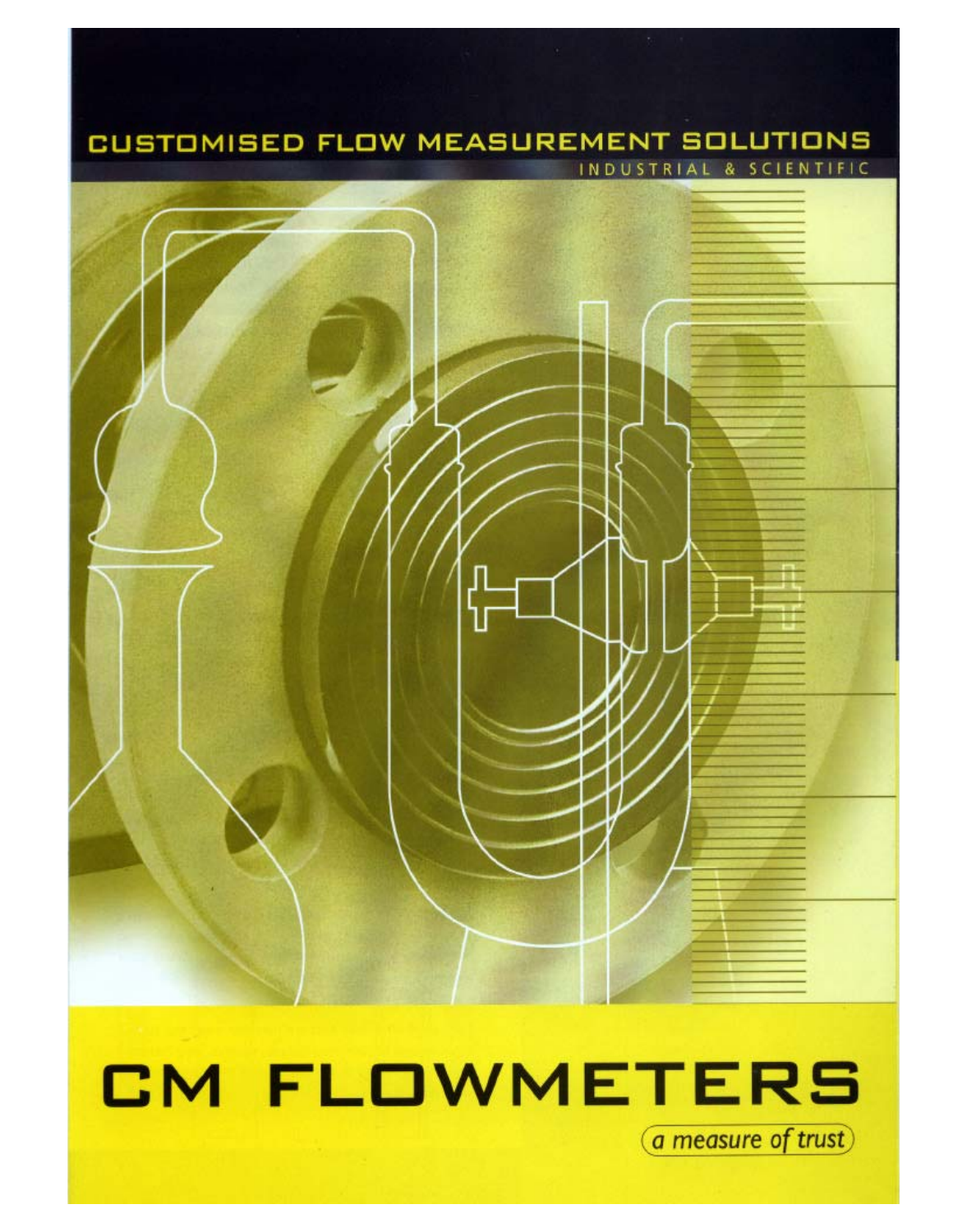### **The Company**

**Chemicals & Meters** was established in 1967 by Raju Venkateswar (1929-94), a visionary US-trained chemical engineer. He was a pioneer in flowmeter manufacture in India, After much experimentation in a laboratory-cum-workshop in Kolkata, the technology was successfully developed for the manufacture of variable area flowmeters (or rota meters) for use. in chemical and allFed industries, scientific laboratories and medical applications. A small band of skilled and motivated workmen were intensively trained in the manufacturing process, with an accent on total quality.

#### **"The CM brand is trusted for proven accuracy. "**

R & D has consistently been an important part .of the company's work. Over the years a number .of innovative technical measures and appropriate machinery have been introduced. A range .of rotameter types was also developed far clients like the Telecom Research Center, Bhabha Atamic Research Center and Nuclear Power Corporation.

The company .operates from its .own factory - cumoffice premises in the Kasba Industrial Estate in Kolkata, India.

#### **ROTAMETERS**

Area flow meters are devices in which pressure drop is constant and the area through which the fluid flows varies with flow rate. Area is to be related to flow rate through proper calibration. Rotameter is a typical area meter.

The instrument consists of a gradually tapered, calibrated glass tube with a float inside, mounted vertically in a frame with the large end up. Fluid flows upward through the tapered tube and suspends freely a float (which is submerged in the fluid). Float is the indicating element, and the greater the flow rate; the higher the float rides in the tube.

The tube is marked in divisions, and the reading of the meter is obtained from the scale at the reading edge of the float, which is taken at its largest cross section. A calibration curve must be available to convert the observed scale reading to flow rate.

The company website at www.cmflowmeters.com outlines the principles of fluid flow measurement

FLOW

FLOAT

#### **CM ROTAMETERS**

**CM Rotameters** are designed to meet the needs of conterrrporQry chemical Qnd allied industries, pilot plants, laboratories and anaesthesia machines. These are recommended for use wherever a reliable, sensitive, repeatable indication of instantaneous flow rate is required for process control or other purposes. Our Rotameters are invaluable in all situations Where the rate of flow of liquid or gas inside a pipeline or tubing is to be measured with a high degree of accuracy.

**CM** Rotameter\$ are custom-made according to the user's specifications. The instruments are manufactured using our ow n Indian Patent for making the tapered glass metering tube in a novel way. Each and every instrument is individually crafted.

The range of instruments we make to meet the special requirements of customers includes stainless steel metering tubes, and Bypass Rotameters for measuring relatively large flow rates.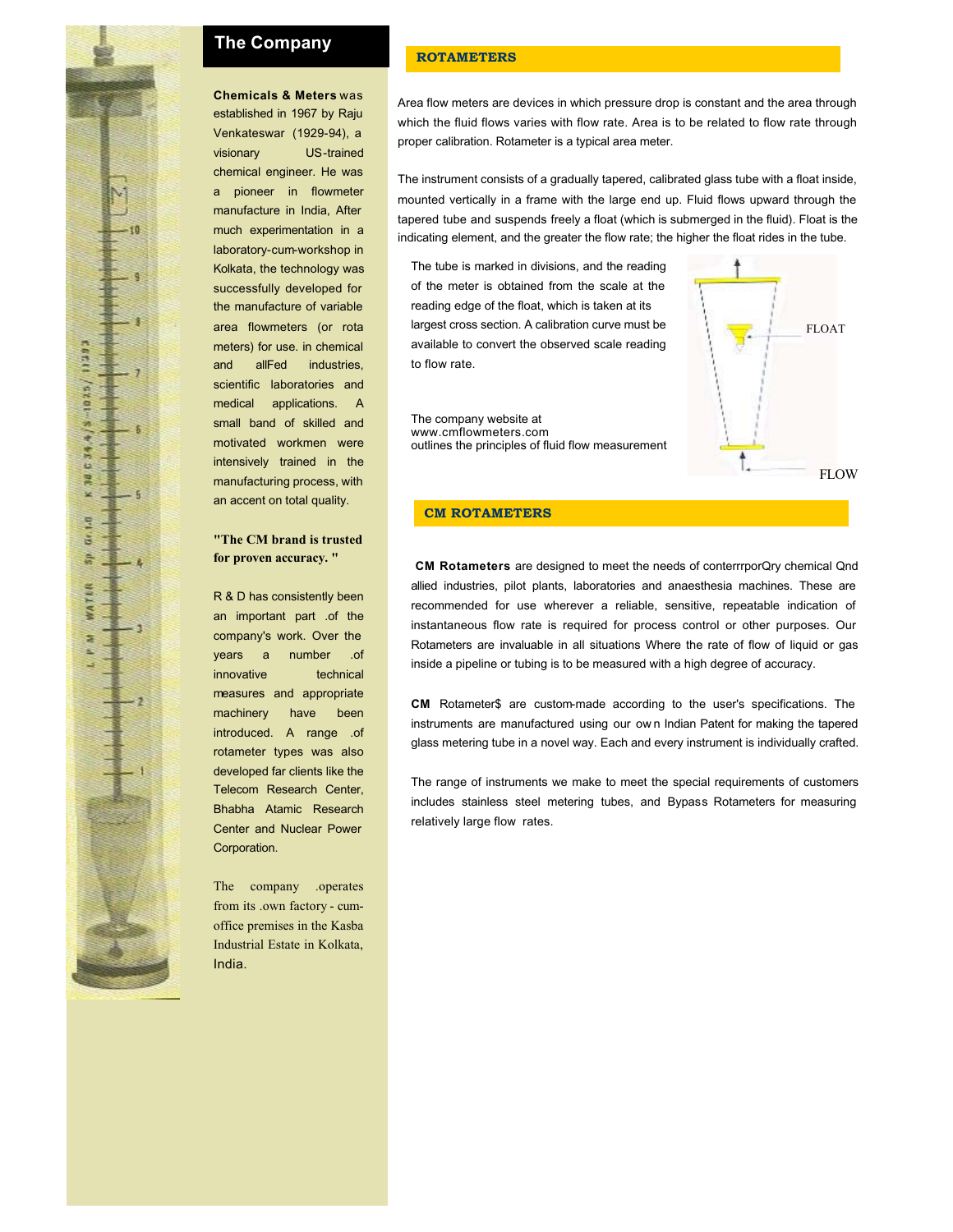

#### **METERING TUBE**

Borosilicate glass tubes are ground and polished to a taper. An appropriate float is also prepared. The tube is then calibrated, using a standard precision master. The calibration marks are directly fused on the metering tube through the process of annealing. A white background is similarly fused into the glass surface, at the rear side. The markings on the tubes are then re-checked using another standard master.

The metering tube has a high precision internal taper, made from thickwalled Borosilicate glass. For certain sizes, this may be a moulded tube with an external taper. For others, it may be a drawn tube with practically no outside taper. The metering tube can also be made of Perspex or Stainless Steel.

A special feature of our process is the possibility of giving an Expanded Scale at any desired range of flow, within the specific flow range. If required, etching and markings on the metering glass tubes are also provided, using ceramic-based colours.

#### **FLOATS**

We generally offer Rotating Type floats, which are superior to the nonrotating type. Non-rotating floats may sometimes get stuck inside the metering tube due to accidental ingress of tiny particles of dirt and this will usually remain unnoticed. This may mislead the operator, resulting in serious consequences. A rotating type of float will stop rotating in such a situation, thereby inviting the operator's attention to the improper functioning of the instrument.

Depending on the special requirement of the working conditions, the float can be made from Stainless Steel, Teflon,

Anodised Aluminium, PVC, Ebonite, high density polythene or the like, with or without a Guide Rod, and with or without loading.

#### **FLOW READING**

With the conical rotating-type floats, the fluid flow should be read on the scale against the upper edge of the float. For viscosity compensating floats, this should be read against the central circular disc of the float. For ball-type float, this should be at the middle of the float.

#### **FRAMES**

The frame is usually made from Cast Iron and/or Mild Steel components. Depending upon the service requirements, the Trim Material (Le part coming in contact with the fluid), is made from Stainless Steel, or any other corrosion-resistant material. such as Lead, Ebonite or rubber lining. Our usual flange-type rectangular frames are a bit heavy but are very sturdy. We can also provide sturdy but very light and simple types of frames. We supply instruments fitted in an elegant, moulded Bakelite frame for Purge Rotameters, in frames for panel mounting, as well as in frames with heavy base and leveling arrangements - for use on Laboratory Benches, with integral fine regulating valves. All Mild Steel and Cast Iron parts are given a black oxidized finish.

The pipeline connections are either flanged type, screwed type, or with built-in grip for insertion of rubber hose / tubing,

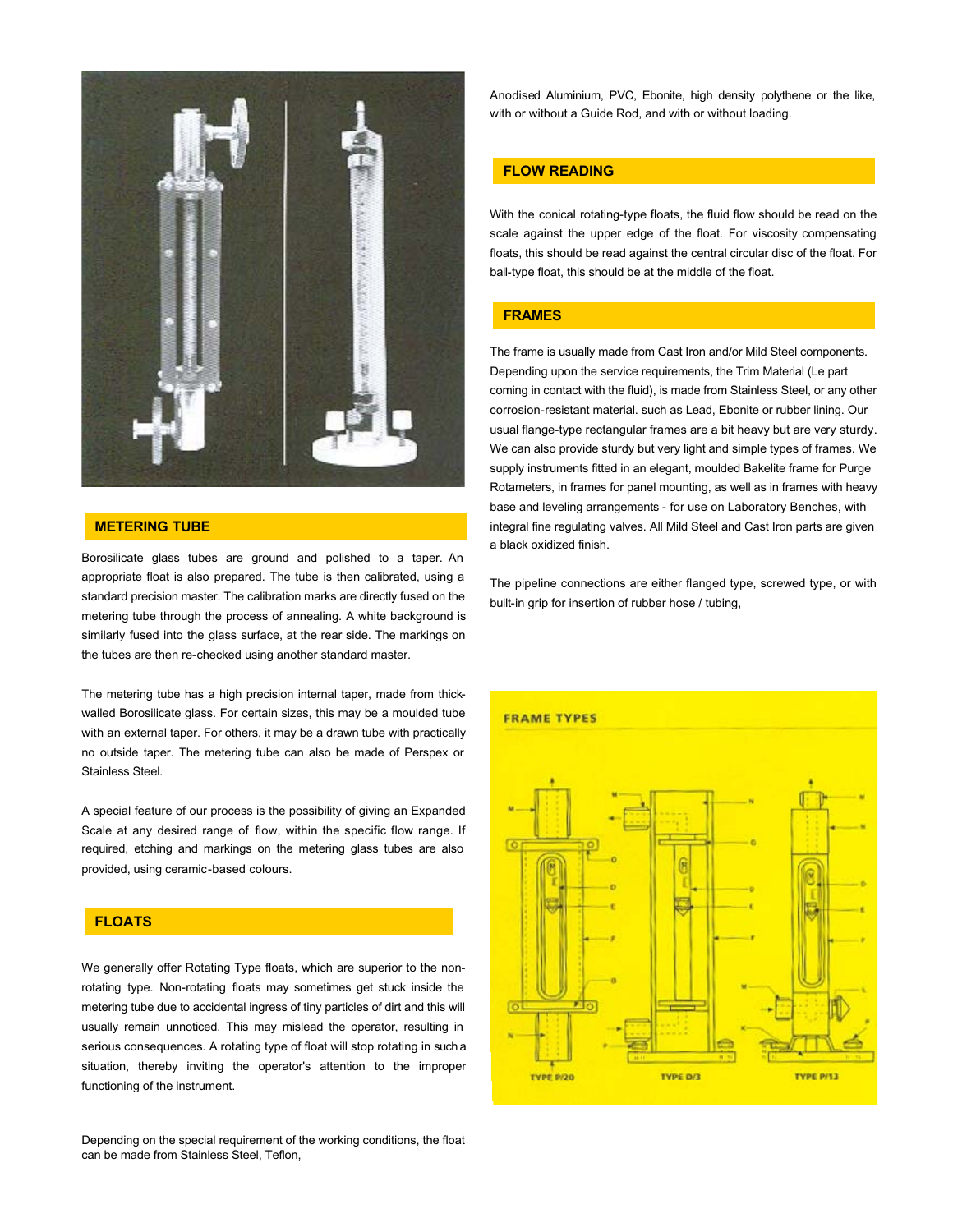depending on customers' specifications or service conditions. Usually we fit the metering tube by End Compression, by means of two end flanges, till it is leak-proof. In addition, we provide for packing to be pressed from the outer periphery of either end of the metering tubes, by means of suitable packing press nuts. In certain other types, tubes are fitted with leak proof RubberfTeflon a-rings.

and for gases 10 cdmin to as high as 500 NM3/hr in terms of air. Our custom-made instruments have been used for liquids like Water, Caustic Soda Solution, Brine, Hydrochloric Acid, Sulphuric Acid, Nitric Acid, Oil (mineral and vegetable), Sugar Solution, Formalin and various organic solvents; and for gases like Air, Hydrogen, Nitrogen, Oxygen, Carbon Monoxide, Carbon Dioxide, LPG, synthetic gases (for fertiliser industry) etc.

#### **BYPASS ROTAMETERS**

The gaskets are usually cut out or moulded from synthetic ubber. Depending on the service conditions, these may be of Teflon, Neoprene etc.

#### **END STOPS**

Depending on service conditions, the end stops are made from Stainless Steel, Ebonite, PYC, Teflon, Lead etc.

#### **GUARD**

In some types of completed Rotameters, the metering tubes are protected by a metal pipe. In others, protective Perspex guards/safety glasses are provided in such a way as to enable easy removal for opening/cleaning.

#### **FLOW RANGES**

In Rotameters other than the Bypass type, flow ranges may cover from 100 cdhr to as high as 30,000 I/hr in terms of water,



# ORIFICE PLATE **BYPASS** ROTAMETER

Bypass Rotameters are intended for measuring a very high rate of fluid flow. A built-in orifice of the required dimension is provided in the main flow pipe to ensure a desired proportion of flow through the bypass line. A complete Bypass Unit consists of a built-in orifice, bypass fittings and pipings, and a Rotameter on the bypass line.

#### **QUALITY**

The instruments are tested in-house against a Standard Precision Master Flowmeter, which in turn is regularly tested and re-calibrated. **CM** Rotameters are being manufactured from 1967 and our instruments have been tested for accuracy by institutions like National Test House and Jadavpur University in Kolkata, and Indian Institute of Technology (Powai).

**CM Rotameters** are recognised as the most reliable, high quality instruments of their kind available in India.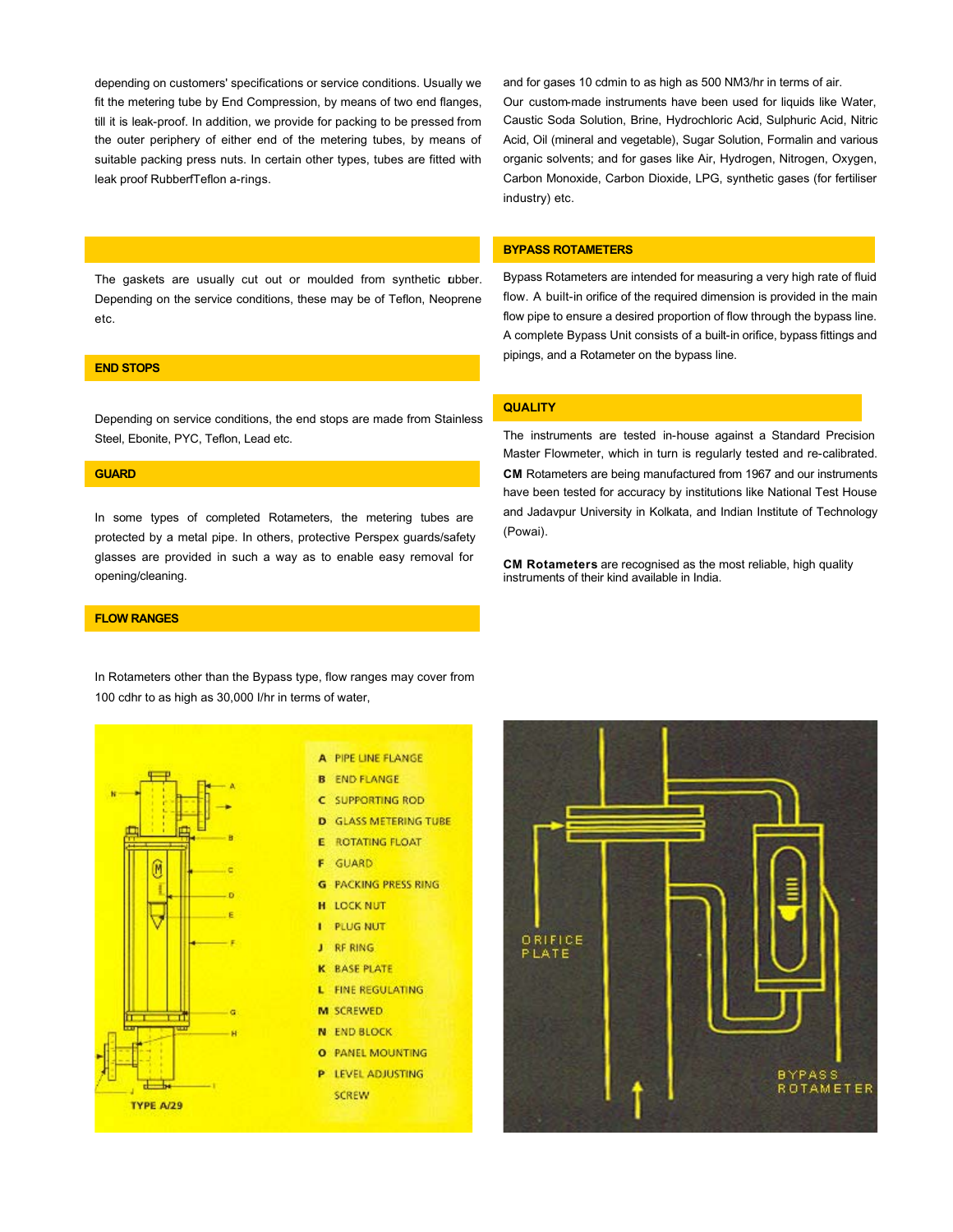#### **PRICE & DELIVERY**

Price depends on the specifications, such as range of flow, material of construction of float, gaskets and frames etc. The number of units of an instrument of the same size, ordered in one lot, and prospect of repeat order of the same size, would also have a bearing on the quoted price.

Our usual terms of payments are 30% advance against order, rest against proforma invoice, through bank, against delivery documents. Exceptions may be made for regular customers.

Delivery period varies from 224 weeks, depending on the specifications. We usually send the instrument fully assembled. In order to protect the metering tube from possible damage by the metallic float inside, soft ribbon or the like is pushed tightly from either end to hold the float in a fixed position during transit. The whole assembled instrument is suitably packed in a sturdy wooden box, with appropriate supports.

#### **PRODUCT WARRANTY**

A "Yarranty is given for a period of 12 months from the date of supply provided the instrument is used in a proper manner as per our operation manual.